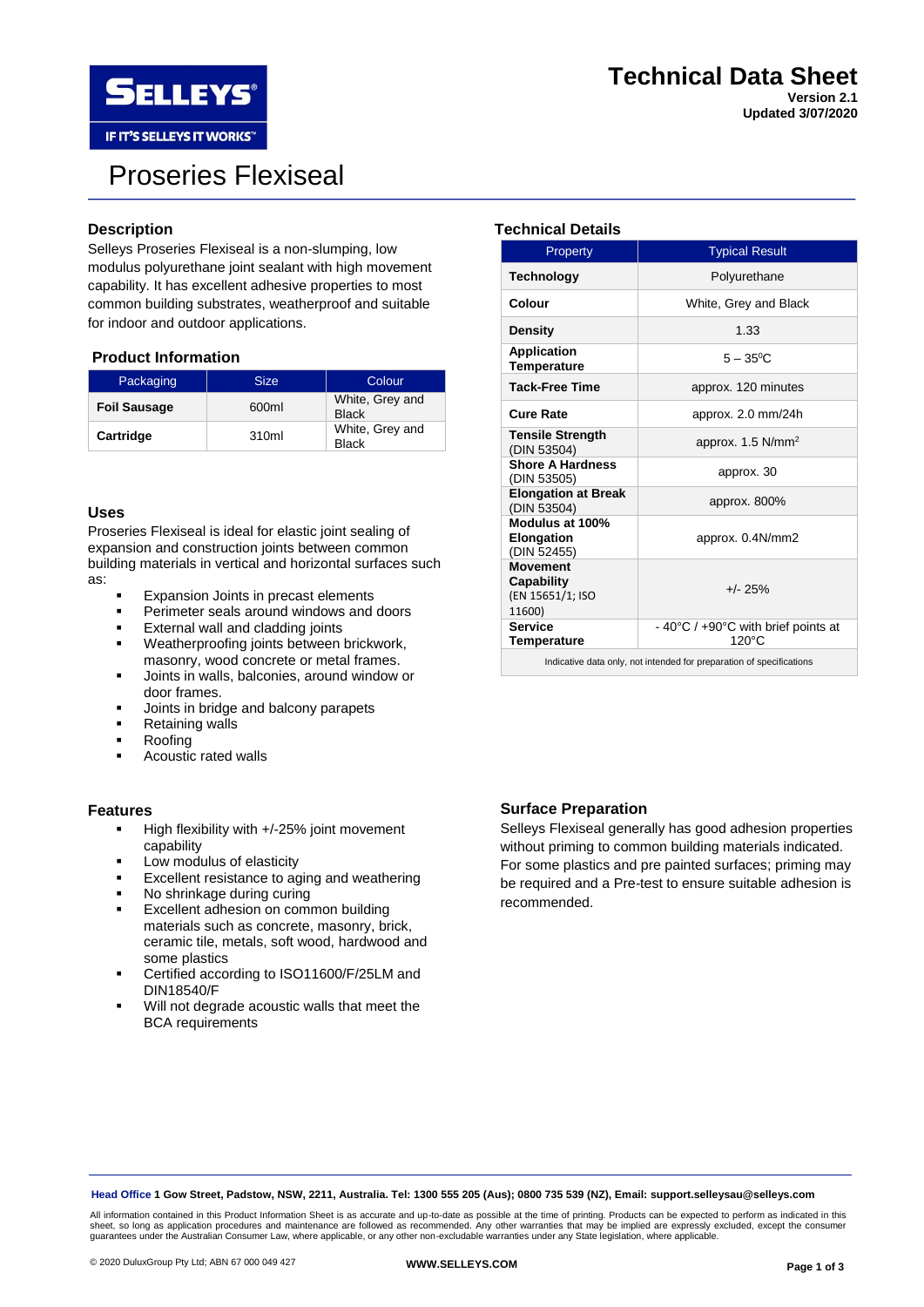

IF IT'S SELLEYS IT WORKS"

# Proseries Flexiseal

# **Directions for Use**

The following should only be used as a guide and the installer should apply all Australian Standards, BCA/NZBC requirements, and best practices when installing.

- Surface must be clean, dry and free from oil, grease, release agents, dust and loose material.
- To ensure performance, install joint backing rod (polyethylene or polyurethane foam rod) in the joint to control depth and apply masking tape as required.
- Cut the end of the sausage and insert into a Selleys sausage gun.
- Extrude sealant into the joint such that it is in full contact with the sides of the joint. Avoid overlapping of sealant to eliminate entrapment of air.
- Smooth sealant with spatula forcing the sealant into the joint for better contact with the sides.
- Painting with water based paints is possible after curing. If solvent based paints are used; prime first with water based primer.

### **Tips**

Joint & sealant dimensions: The optimum width to depth ratio for joint sealing is 2:1.

Minimum joint width and depth is 6mm.

For joint widths up to 12mm, use a width to depth ratio of 1:1

For joint widths greater than 12mm, use a width to depth ratio of 2:1

Wider joints can accommodate more total movement than narrow joints.

Always install suitable diameter backing-rod (polyethylene or polyurethane foam rod) in joints to control sealant depth and ensure free movement of sealant in joints.

Sealant must adhere to sides of the joints only and NOT to the back, so that it is free to stretch.

To maximise durability in outdoor applications paint with a suitable exterior paint.

### **Coverage**

| Estimation of lineal coverage per Flexiseal FC sausage |                  |                        |                           |  |  |
|--------------------------------------------------------|------------------|------------------------|---------------------------|--|--|
| Joint Width (mm)                                       | Joint Depth (mm) | Litre per lineal meter | <b>Meters of Coverage</b> |  |  |
| 6                                                      | 6                | 0.036                  | 16.7                      |  |  |
| 8                                                      | 8                | 0.064                  | 9.4                       |  |  |
| 10                                                     | 10               | 0.100                  | 6                         |  |  |
| 12                                                     | 12               | 0.140                  | 4.2                       |  |  |
| 14                                                     |                  | 0.098                  | 6.3                       |  |  |
| 16                                                     | 8                | 0.128                  | 4.7                       |  |  |
| 18                                                     | 9                | 0.162                  | 3.7                       |  |  |
| 20                                                     | 10               | 0.200                  | 3                         |  |  |
| 22                                                     | 11               | 0.242                  | 2.5                       |  |  |
| 24                                                     | 12               | 0.288                  | 2.1                       |  |  |
| 26                                                     | 13               | 0.338                  | 1.8                       |  |  |
| 28                                                     | 14               | 0.392                  | 1.5                       |  |  |
| 30                                                     | 15               | 0.450                  | 1.3                       |  |  |
| 40                                                     | 20               | 0.800                  | 0.8                       |  |  |

**Head Office 1 Gow Street, Padstow, NSW, 2211, Australia. Tel: 1300 555 205 (Aus); 0800 735 539 (NZ), Email: support.selleysau@selleys.com**

All information contained in this Product Information Sheet is as accurate and up-to-date as possible at the time of printing. Products can be expected to perform as indicated in this<br>sheet, so long as application procedur